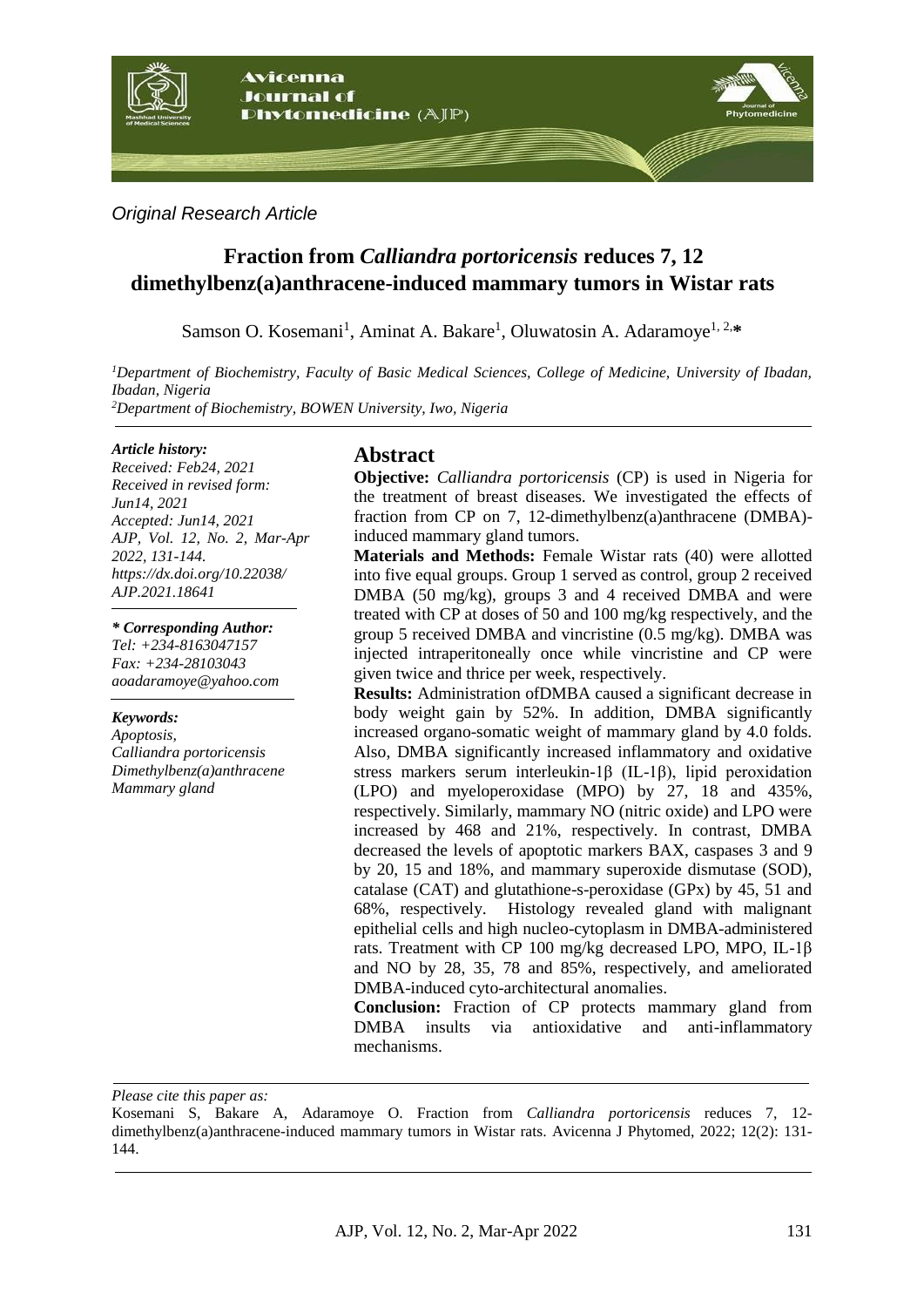# **Introduction**

Mammary gland neoplasm is a complex disease with unresolved scientific explanation for its origin. Several risks factors have been linked to the possible causes of this disease such as reproductive and post-menopausal age, exposure to carcinogens, and western-lifestyle (Azubike et al., 2018). Globally, mammary gland neoplasm is the foremost basis of cancer-based mortality in women without discrimination to ethnicity and race (Yedjou et al., 2019). In 20 years and more, occurrence and deaths as a result of this disease were comparatively stable in developed countries. Conversely, the case is opposite in Africa, Asia, and central and South America (Youlden et al., 2012). In Africa, occurrence of mammary gland neoplasm ranged from twenty-seven per a hundred thousand in central Africa to thirty-nine per hundred thousand women in southern Africa in 2012 (Ferlay et al., 2012). On the other end, the rate of mortality from the disease in the Sub-Saharan Africa is very high due to late presentation of cases, poor health facilities, lack of funding and poor public health awareness (Pace and Shulman, 2016).

Treatment options for the management of this ailment include surgery, radiotherapy, chemotherapy, hormonal therapy and immunotherapy (Akram et al., 2017). These treatment regimens have deleterious effects and patients have been observed to develop complications from such treatments (Senapati et al., 2018).

Novel strategies in the treatment of breast cancer are developing; these include immune metabolic engineering, epigenetic therapies such as the use of DNA methyltransferase inhibitors which can upregulate the expression of tumor suppressor genes that were abnormally silenced in cancer cells (Jones et al., 2016; Yau et al., 2018) and precision medicine.

Treatment using using chemotherapy/immunotherapy in combination with engineering of the tumor micro-environment has been reported to

induce cell death (O'Brien and Finlay, 2019). In addition, the development of high-performance computational analysis has helped in the area of 'omics' which has proven to be a useful tool in better prognosis and identification of therapeutic target in the treatment of breast cancer (Browne et al., 2018, Ward et al., 2019, Varešlija et al., 2019). Therefore, drug discovery and development from natural products, which are known to be safer, pharmacologically active, less toxic and cost effective, should be encouraged as a novel strategy and, is the main focus of many cancer researchers from developing countries. Africa is blessed with vast majority of natural products used for medicinal purposes. Calliandra portoricensis (CP) is a perennial shrub of about 6m tall with ever green small pinnate leaves, which is grown in Asia, South America, Nigeria and other West African nations. Itbelongs to the family Mimosaceae and is markedly ornamental, with white semicircular flower heads and fern-like foliage (Nvau et al., 2020). The leaves and root barks are widely used in traditional herbal homes. It is prescribed by Nigerian traditional healers as a worm emitter, diuretic and aborticide. Several studies have confirmed the anticonvulsant (El Ghani, 2006), analgesic (Falode et al., 2018), cytotoxic, anti-sickling (Amujoyegbe et al., 2012), antimicrobial and antiproliferative properties (Adaramoye et al., 2015) of CP. Previous reports from our studies demonstrated that phytochemicals from methanol and chloroform extracts of CP act against prostate hyperplasia, mammary gland carcinogenesis and reproductive toxicity (Adaramoye et al., 2015; Adefisan et al., 2019; Adefisan et al., 2020).

The present work was designed to examine the protective properties of C. portoricensis on DMBA-induced mammary gland tumors in female rats with insight into its antioxidative, apoptotic and anti-inflammatory actions.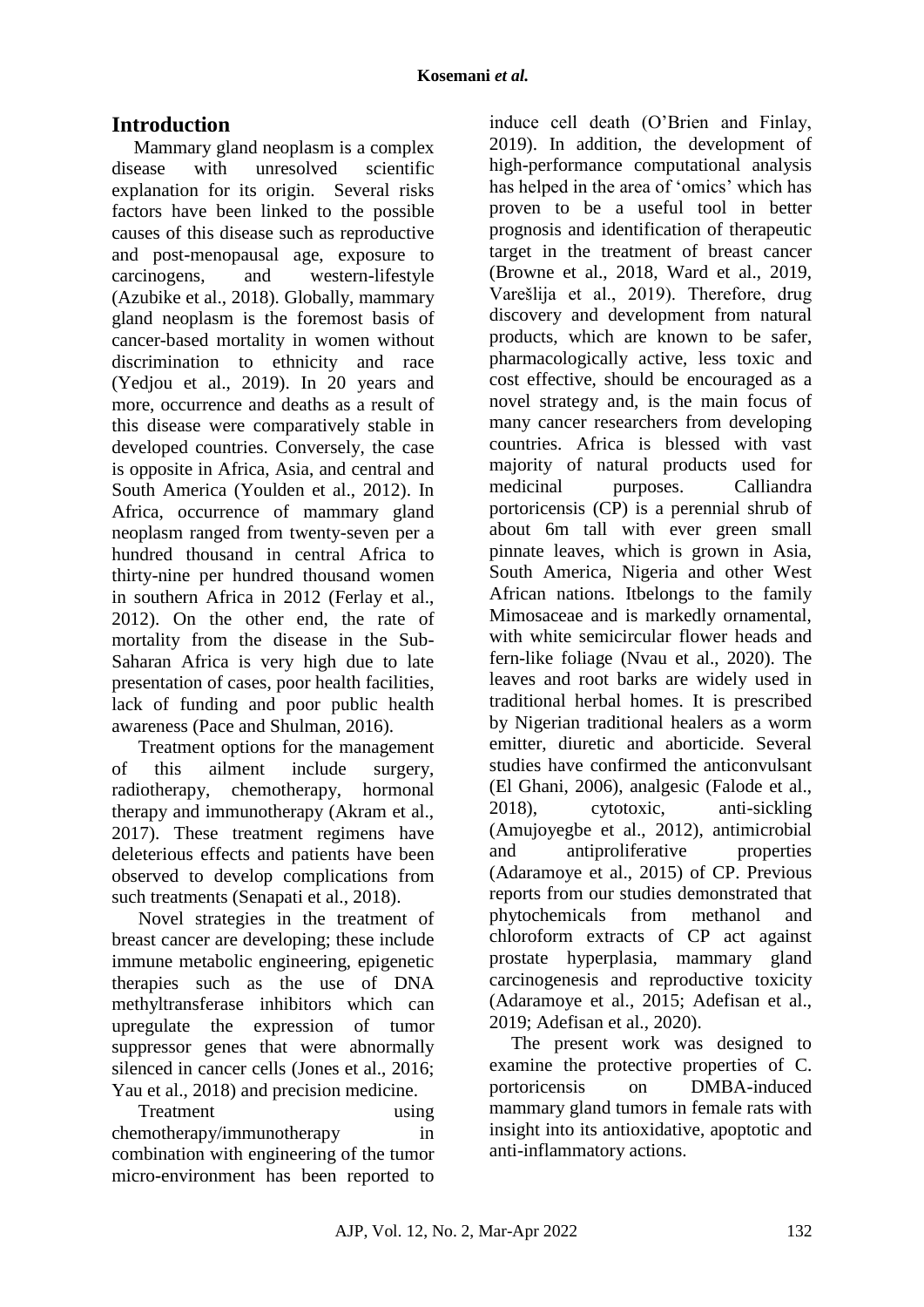# **Materials and Methods Collection and extraction of CP**

Root of CP was collected in October 2019 from a community in Osogbo, Osun State, Nigeria and authentication was done at the Herbarium, Department of Botany, University of Ibadan with voucher specimen number UI-012678. It was airdried, and pulverized and the powdered form was defatted using n-hexane and later subjected to cold extraction using absolute methanol. The methanol extract was subjected to fractionation to obtain the chloroform fraction of CP. The chloroform fraction at 40°C was concentrated in vacuum using rotary evaporator, to dryness. The extraction yielded 5.9% of chloroform fraction of CP.

### **Experimental animals**

Five-week old female Wistar rats that weighed 30-40 g, were obtained from the Animal Facility of the Veterinary Medicine Department, University of Ibadan, Nigeria. The animals were maintained at  $25\pm3$ °C, and  $60\pm10\%$ relative humidity with a 12-hr light/dark cycle and kept in plastic cages. They were given feed and water *ad libitum*. The feed or laboratory chow was purchased from Ladokun Feeds Industry, Ibadan, Nigeria. All experimental techniques were performed according to the NIH Guidelines for the Care and Use of Laboratory Animals. Experimental protocol, rats handling and treatment were approved by the University of Ibadan Animals' Ethics Committee (UI-ACUREC/App/2015/061).

# **Chemicals**

Dimethyl benzo(a)anthracene (DMBA) was gotten from Sigma, St. Louis, MO, USA and was kept in the dark at 4°C**.** Reduced glutathione, hydrogen peroxide, 5, 5'-dithios-bis-2-nitrobenzoic acid (DTNB), *O*-dianisidine, and epinephrine were procured from Sigma Chemical Co., Saint Louis, MO USA, while trichloroacetic acid (TCA) and thiobarbituric acid (TBA) were obtained from British Drug House (BDH) Chemical Ltd., Poole, UK. Vincristine was procured from a resident pharmaceutical outlet in Ibadan, Nigeria. The remaining chemicals were of analytical grade.

# **Study design**

Forty female Wistar rats (Five weeks old) were allotted into 5 groups of eight animals each: Group 1 animals were given normal saline (control), group 2 received DMBA (50 mg/kg), DMBA was initially given to groups 3 and 4, and then they were treated with *Calliandra portoricensis* (50 and 100 mg/kg respectively), while group 5 received DMBA (50 mg/kg) and vincristine (0.5 mg/kg). A sole dosage of DMBA was injected in the intraperitoneal region at 7 weeks of age. *C.portoricensis* was administered by gavage thrice a week, whereas vincristine (VIN) was administered intraperitoneally twice per week for a period of 12 weeks. The dosage of VIN is based on the studies of Adefisan et al. (2019 and 2020). The animals were sacrificed by cervical dislocation. Blood was collected through ocular puncture and mammary tissues were excised for biochemical analyses.

# **Preparation of tissues.**

After the last dose, the animals were fasted overnight and then sacrificed. Mammary tissues were excised, rinsed in 1.15% KCl solution (ice-cold), dried and weighed. A portion of the tissue from each group was fixed in formalin (10%) for histological examination. Other portion of the mammary tissue was homogenized in 10 volumes of 50 mM phosphate buffer (pH 7.4) using a Teflon homogenizer. The homogenates were spun using ice-cold ultracentrifuge equipment for 15 min at 10,000 g to obtain post-mitochondrial fraction (PMF) which was used for biochemical analyses.

### **Biochemical assays Protein determination**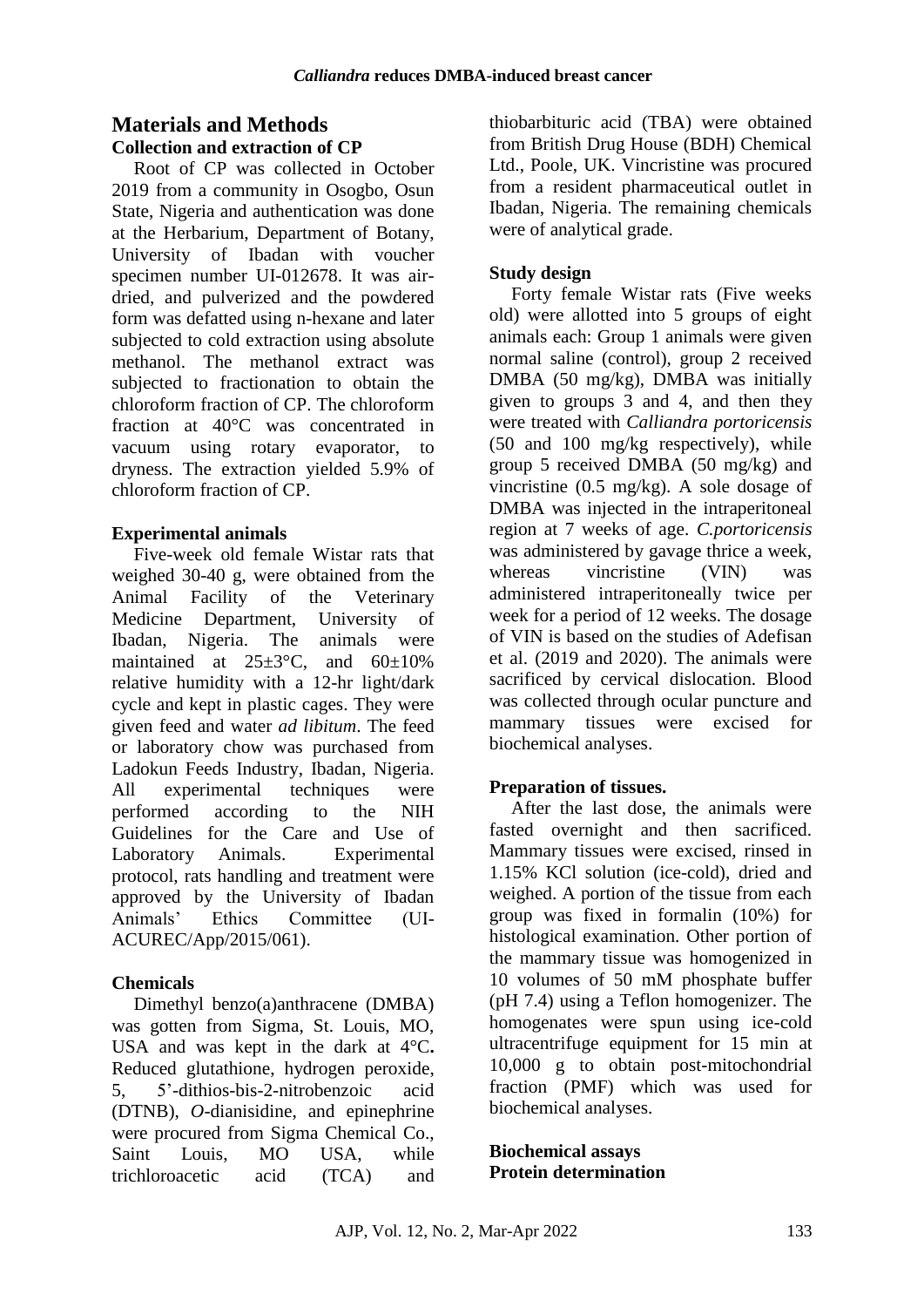The protein levels were assessed by the method of Lowry et al. (1951), using BSA (bovine serum albumin) as a standard. Briefly, Lowry reagent (0.7 ml) was added to the diluted sample/ BSA standard (0.5 ml), then incubated (at room temperature for 20 min). Afterwards, Folin's reagent (0.1 ml) (diluted) was added, mixed via prompt vortexing and incubated for another 30 min. Next, the absorbance (at 750 nm) was taken by means of a SpectraMaxTM M3 Plate Reader (Molecular Devices, San Jose, CA). Through BSA calibration curve by simple extrapolation, the protein values were determined.

### **Assay of superoxide dismutase (SOD)**

The functional SOD activity in the mammary tissue was determined by the method of McCord and Fridovich (1969) based on the inhibition of autoxidation of epinephrine (pH 10.2) at 30°C. The assay mixture contained carbonate buffer (pH 10.2), 1.5 ml of 0.05 M and the sample (20 μl). The mixture was allowed to equilibrate in the spectrophotometer. Newly-prepared 0.3 mM adrenaline (0.3 ml) was added and mixed by inversion. The increase in absorbance (480 nm) was observed spectrophotometrically at intervals (30 sec each for 150 sec) and SOD specific activity is expressed as µmol/mg protein.

#### **Assay of catalase (CAT)**

The activity of catalase was determined by method described by Aebi (1974). About 2.4 ml of phosphate buffer (50 mM, pH 7.0), 50 μl of sample and 1.0 ml of 19 mM of hydrogen peroxide  $(H_2O_2)$  were allowed to run (for 3 min). Subsequently, by addition of 2 ml of dichromate/acetic acid solution, the reaction was terminated and the process was followed by heating (for 10 min in a boiling water bath). The mixture was cooled to  $25^{\circ}$ C, and the decrease in absorbance (at 570 nm) was measured in a spectrophotometer. The

catalase activity is expressed as µmol/mg protein.

# **Assay of glutathione peroxidase (GPx)**

GPx activity was assessed by the method of Rotruck et al. (1973). The reacting mixture contained 0.5 ml of sodium phosphate buffer (solution), 0.1 ml of sodium azide (10.0 mM), 0.2 ml of reduced glutathione (GSH) (4.0 mM), 0.1 ml of  $H_2O_2$  (2.5 mM) and 0.5 ml of the sample. This was later made-up to 2.0 ml with distilled water and incubated in a water bath at 37<sup>o</sup>C (for 3 min). Subsequently, 0.5 ml of TCA (10%) was added to discontinue the reaction and the mixture was spun. The resulting supernatant was used to determine reduced glutathione (GSH) content by adding 1.0 ml of disodium hydrogen phosphate (Na2PO4) (0.3 M) and 0.25 ml of 5, 5" dithiobis-2-nitrobenzoic acid (DTNB). The optical density was estimated and glutathione peroxidase (GPx) activity was determined.

# **Reduced glutathione (GSH)**

Level of GSH was evaluated by the method described by Moron and colleagues (1979). Briefly, to an aliquot of mammary tissue post-mitochondria fraction (PMF), sulfosalicylic acid (4%) was added to deproteinize and the resultant mixture was centrifuged at a speed of 3,000 g for 15 min. The supernatant (500 μl) obtained was added to 50 μl of DTNB solution. Ultimately, GSH level was proportional to optical density at 412 nm.

# **Myeloperoxidase (MPO)**

Myeloperoxidase (MPO) activity was evaluated by the adapted method of Trush and his colleagues (1994). Myeloperoxidase activity was assessed spectrophotometrically by reacting *O*dianisidine with  $H_2O_2$ . MPO catalyzes the oxidation of *O*-dianisidine in the presence of  $H_2O_2$  (acting as an oxidising agent) to produce a brown-coloured product, and absorbs maximally at 470 nm wavelength.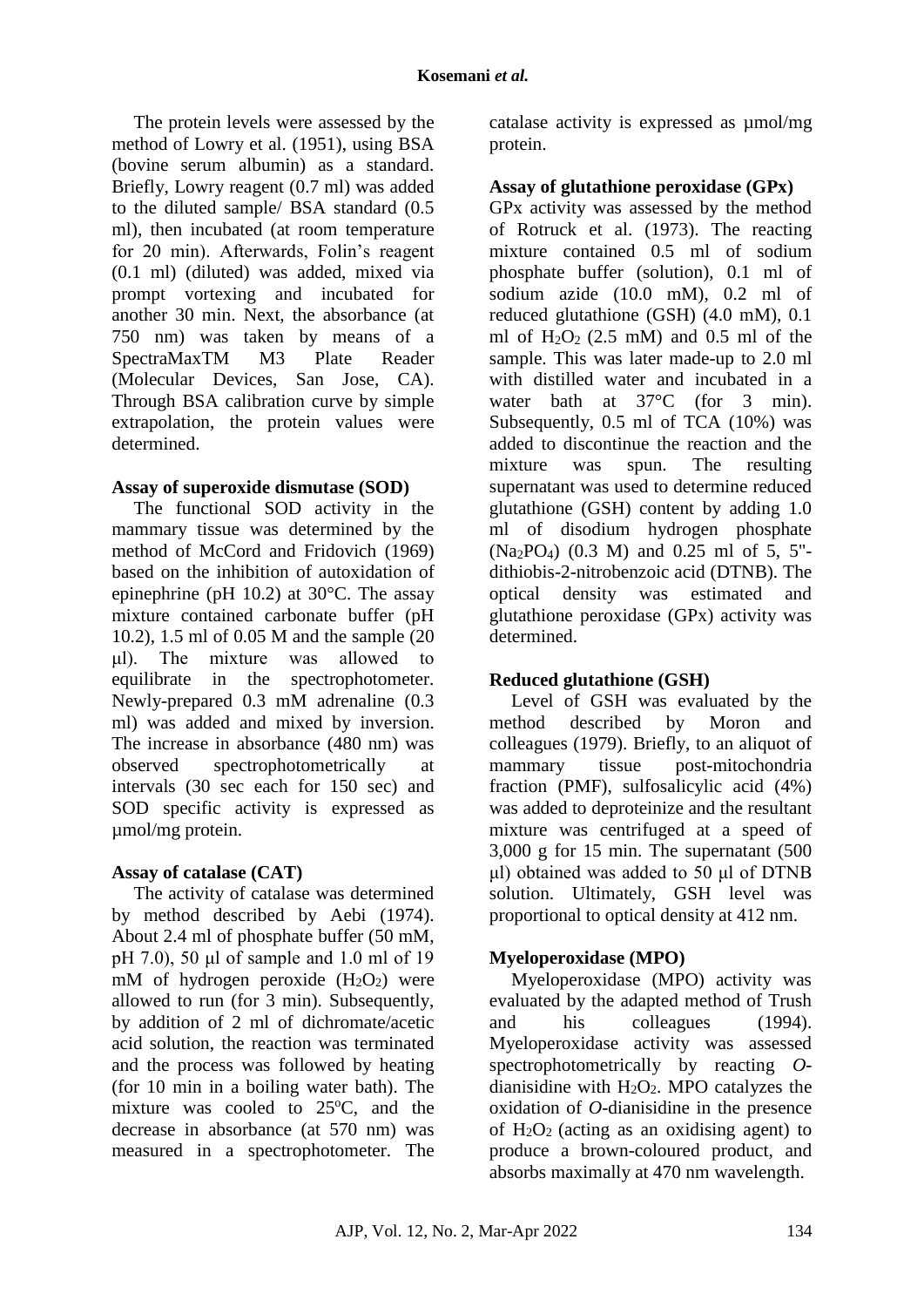### **Nitric oxide**

Serum concentration of  $NO<sub>3</sub>$  and  $NO<sub>2</sub>$ were assessed as an index of nitric oxide (NO) production by the technique of Palmer et al. (1987). The amount of nitrite  $(NO<sub>2</sub>)$  in the mammary tissue postmitochondrial fraction was assessed following Griess' reaction. The reactions contained 0.5 ml of sample and 0.5 ml of Griess' reagent, which was incubated at  $25^{\circ}$ C for 20 min. The optical density was evaluated at 550 nm and the concentration of NO<sub>2</sub> (nitrite) was assessed by extrapolation from a standard curve made for sodium nitrite (of known concentration).

# **Lipid peroxidation (LPO) assay**

Formation of peroxide in the mammary tissue was assessed by the method described by Buege and Aust (1978). In brief, 0.4 ml of sample was reacted with 1.6 ml of Tris-KCl (solution) and 0.5 ml of TCA (30%). Subsequently, 0.5 ml of TBA (0.75%) was added to the mixture and placed in a hot water bath at  $80^{\circ}$ C for a period of 45 min. The mixture was allowed to cool and centrifuged at 3000 g for 15 min. The optical density of the resulting supernatant was measured using a spectrophotometer (at 532 nm) against the blank.

### **Assessment of apoptotic and inflammatory indices**

The levels of caspases 3 and 9, Bax and interleukin (IL)-1β were assessed using ELISA method following manufacturers' instructions in the diagnostic kits.

# **Statistical analysis**

Data are expressed as the Mean $\pm$ SD of eight animals per group (n=8). The values were evaluated using one-way ANOVA followed by the *post-hoc* Duncan's multiple range test for analysis of biochemical data using SPSS (23.0). Values were considered statistically significant at p<0.05.

# **Results**

#### **Assessment of the effects CP on body weight, inflammation and oxidative stress in DMBA-administered rats**

Table 1 shows that body weight gain of the rats given DMBA decreased significantly ( $p<0.05$ ) by 52%, while the organo-somatic weight of mammary gland increased by 291% relative to the control. Nevertheless, treatment with CP (50 mg/kg) significantly  $(p<0.05)$  increased body weight gain and decreased the mammary organo-somatic weight when compared to the DMBA-group. In Figure 1, it is shown that the activity of serum MPO and level of mammary NO increased notably by 2.6 and 4.3 folds, respectively relative to control. Similarly, the level of IL-1β increased significantly ( $p<0.05$ ) by 27% relative to the control (Figure 2). However, CP  $(50 \text{ and } 100 \text{ mg/kg})$ administration to DMBA-administered animals resulted to a significant decrease in serum MPO, IL-1β and mammary NO when compared to the DMBA-group. Furthermore, administration of DMBA caused a significant increase in the serum and mammary lipid peroxidation (LPO) levels by 18% and 21%, respectively relative to the control (Figure 3). However, co-administration of DMBA and CP (50 and 100 mg/kg) significantly reduced the DMBA-induced increase in mammary LPO by 49 and 32%, respectively when compared to the DMBA-group. Figures 4 and 5 show that there were substantial decreases  $(p<0.05)$  in mammary SOD, CAT and GPx activities by 45, 51and 68%, respectively relative to the control. Co-administration of DMBA and CP (100 mg/kg) increased the activities of these mammary antioxidative indices relative to the DMBA-group. In addition, mammary GSH levels across treated groups remained statistically similar (p>0.05) when compared to the control.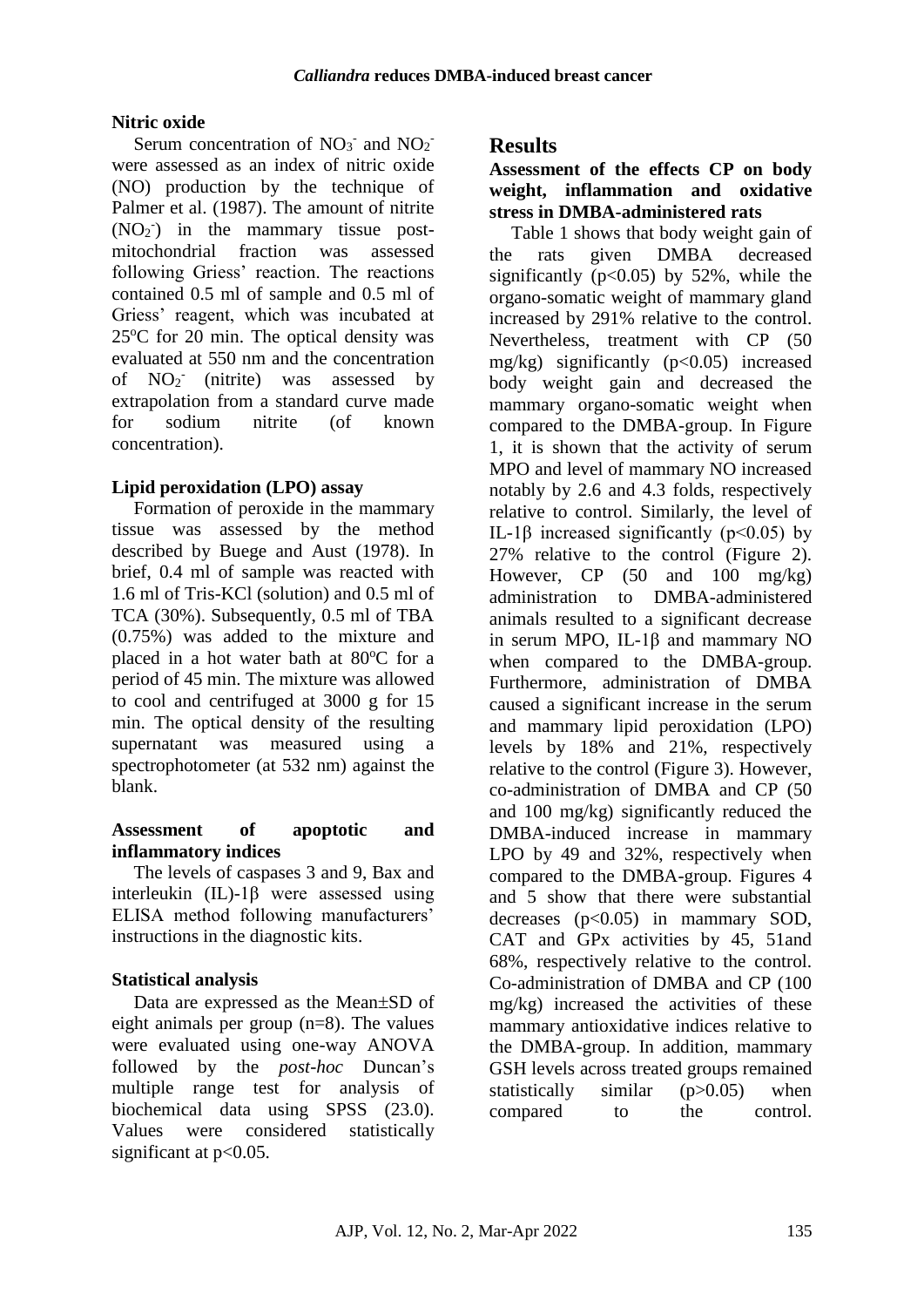| Table 1. Effects of Calliandra portoricensis on body weight and relative body weight of DMBA-induced mammary |  |
|--------------------------------------------------------------------------------------------------------------|--|
| cancer in female rats.                                                                                       |  |

| Treatments     | Initial body $Wt(g)$ | Final body Wt $(g)$ | Body Wt gain (g)   | Weight of Mammary | Organo-somatic Wt |
|----------------|----------------------|---------------------|--------------------|-------------------|-------------------|
|                |                      |                     |                    | Tissue $(g)$      | $(as % body wt)$  |
| <b>CONTROL</b> | $41.75 + 0.96$       | $185.5 + 27.74$     | $143.75 + 26.81$   | $8.17 + 1.45$     | $4.42+0.64$       |
| DMBA only      | $59.5 + 5.07$        | $127.25 + 14.73$    | $67.75 + 17.13a$   | $21.96 + 0.45$    | $17.26 + 1.33^a$  |
| $DMBA+CP1$     | $47.25 + 2.75$       | $162+14.49$         | $114.75 + 12.31^b$ | $11.56 + 7.60$    | $6.91 + 4.21b$    |
| $DMBA + CP2$   | $48.75 + 5.56$       | $128.25 + 37.30$    | $79.5 + 32.25$     | $9.82 + 0.68^b$   | $7.66 + 0.83^b$   |
| $DMBA+VIN$     | $62 + 3.83$          | $148.25 + 21.09$    | $86.25 + 18.48$    | $14.99 + 0.20$    | $10.11 + 1.19^b$  |

Values are expressed as mean $\pm$ SD of 8 animals.<sup>a</sup> significantly different from CONTROL (p<0.05).<sup>b</sup> significantly different from DMBA only (p<0.05). Wt=Weight, Diff=Difference. DMBA=7, 12-dimethylbenz-[a] anthracene, CP=*Calliandra* portoricensis, VIN=Vincristine. CP 1=*Calliandra portoricensis* at a dose of 50 mg/kg, CP 2=*Calliandra portoricensis* at a dose of 100 mg/kg



Figure 1. Effect of *Calliandra portoricensis* on the activities of serum and mammary nitric oxide (NO) and myeloperoxidase (MPO) in DMBA-induced mammary gland neoplasm in female rats.Values are expressed as mean±SD of 8 animals. DMBA=7, 12-dimethylbenz-[a] anthracene, CP=Calliandra portoricensis VIN=Vincristine, CP 1=Calliandra portoricensis at a dose of 50 mg/kg, CP 2=Calliandra portoricensis at a dose of 100 mg/kg. <sup>a</sup>significantly different from CONTROL (p<0.05). <sup>b</sup>significantly different from DMBA only  $(p<0.05)$ .



Figure 2. Effect of *Calliandra portoricensis* on the expression of serum interleukin-1β (IL-1 β) in DMBAinduced mammary gland neoplasm in female rats. Values are expressed as mean±SD of 8 animalsDMBA=7, 12 dimethylbenz-[a] anthracene, CP=Calliandra portoricensis VIN=Vincristine, CP 1=Calliandra portoricensis at a dose of 50 mg/kg, CP 2=Calliandra portoricensis at a dose of 100mg/kg. <sup>a</sup>significantly different from CONTROL  $(p<0.05)$ . <sup>b</sup>significantly different from DMBA only (p<0.05).



Figure 3. Effect of *Calliandra portoricensis* on the activities of mammary lipid peroxidation (LPO) in DMBA-induced mammary gland neoplasm infemale rats.Values are expressed as mean±SD of 8 animals DMBA=7, 12-dimethylbenz-[a]anthracene,CP=*Calliandra portoricensis* VIN=Vincristine, CP 1=*Calliandra portoricensis* at a dose of 50 mg/kg, CP 2=*Calliandra portoricensis* at a dose of 100 mg/kg. <sup>a</sup>significantly different from CONTROL  $(p<0.05)$ . <sup>b</sup>significantly different from DMBA only  $(p<0.05)$ .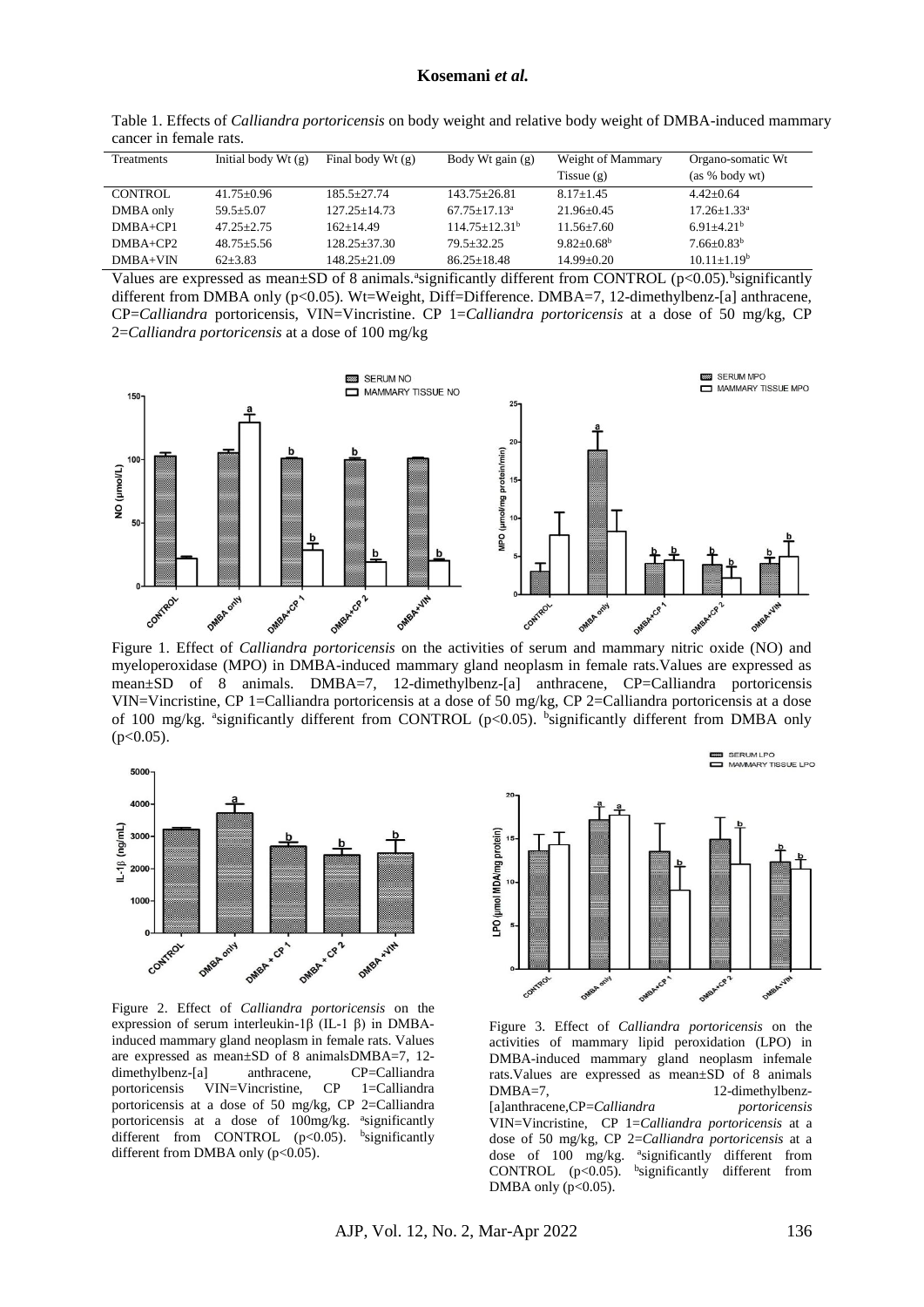

Figure 4. Effect of *Calliandra portoricensis* on the activities of mammary superoxide dismutase (SOD) and catalase (CAT) in DMBA-induced mammary gland neoplasm in female rats. Values are expressed as mean±SD of 8 animals. DMBA=7, 12-dimethylbenz-[a] anthracene, CP=*Calliandra portoricensis,* VIN=Vincristine, CP 1=*Calliandra portoricensis* at a dose of 50 mg/kg, CP 2=*Calliandra portoricensis* at a dose of 100 mg/kg. <sup>a</sup>significantly different from CONTROL (p<0.05). <sup>b</sup>significantly different from DMBA only (p<0.05).



glutathione peroxidase (GPx) in DMBA-induced mammary gland neoplasm in female rats. Values are expressed as mean±SD of 8 animals. DMBA=7, 12-dimethylbenz-[a] anthracene, CP=*Calliandra portoricensis* VIN=Vincristine, CP 1=*Calliandra portoricensis* at a dose of 50 mg/kg, CP 2=*Calliandra portoricensis* at a dose of 100 mg/kg. <sup>a</sup>significantly different from CONTROL (p<0.05). bignificantly different from DMBA only  $(p<0.05)$ .

#### **Effect of CP on apoptosis and histology of mammary tissue of DMBA administered rats**

In Figure 6, it is shown that caspase 3 (Cas 3) and caspase 9 (Cas 9) levels were significantly ( $p<0.05$ ) reduced in DMBAadministered rats, whereas coadministration with CP increased the levels of these caspases. As shown in Figure 7, administration of DMBA did not statistically alter the level of Bax in DMBA group in relation to the control. However, co-administration of DMBA and CP  $(100 \text{ mg/kg})$  significantly  $(p<0.05)$ 

increased Bax level relative to the DMBA group.

Figure 8 depicts that DMBA-administered rats had moderately increased periductal fibrous tissues and benign fibro-adenoma compared to the control which displays the existence of normal stroma and mammary adipose tissues. However, coadministration of DMBA and CP attenuated the periductal fibrous tissues and completely removed the benign fibroadenomas. Similar effects were observed in mammary slides of rats given DMBA and VIN.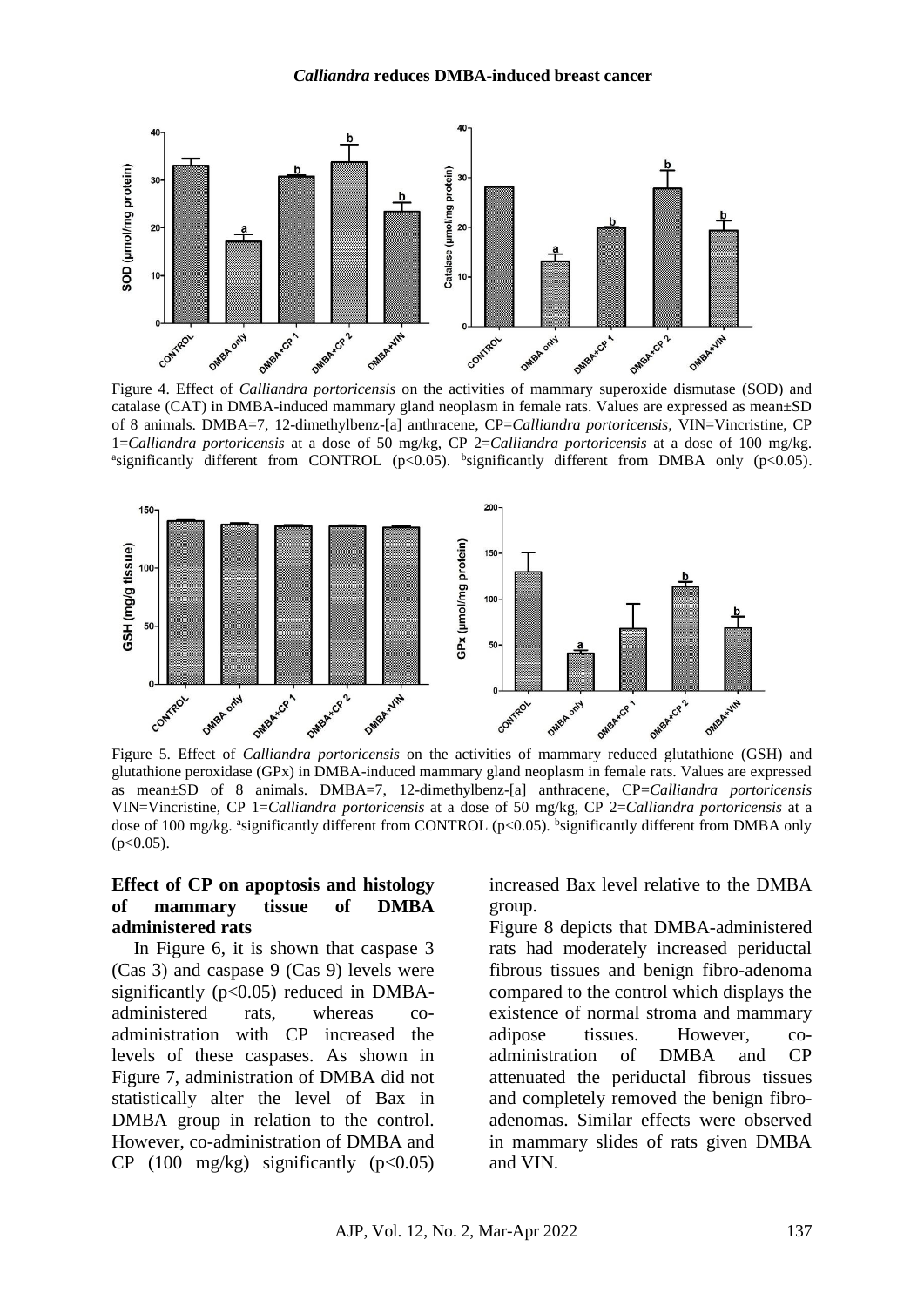

in DMBA-induced mammary gland neoplasm in female rats. Values are expressed as mean±SD of 8 animals. DMBA=7, 12-dimethylbenz-[a] anthracene, CP=*Calliandra portoricensis*, VIN=Vincristine, CP 1=*Calliandra portoricensis* at a dose of 50 mg/kg, CP 2=*Calliandra portoricensis* at a dose of 100 mg/kg. <sup>a</sup>significantly different from CONTROL ( $p<0.05$ ). <sup>b</sup>significantly different from DMBA only ( $p<0.05$ ).



DMBA-induced mammary gland neoplasm in female rats. Values are expressed as mean±SD of 8 animals. DMBA=7, 12-dimethylbenz-[a] anthracene, CP=*Calliandra portoricensis*, VIN=Vincristine, CP 1=*Calliandra portoricensis* at a dose of 50 mg/kg, CP 2=*Calliandra portoricensis* at a dose of 100 mg/kg. <sup>a</sup>significantly different from CONTROL ( $p<0.05$ ). <sup>b</sup>significantly different from DMBA only ( $p<0.05$ ).



Figure 8. Representative photomicrographs showing the effect of *Calliandra portoricensis* (CP) on mammary tissues of rats treated with 7, 12-dimethylbenz-[a] anthracene (DMBA). VIN=Vincristine, CP 1=*Calliandra portoricensis* at a dose of 50 mg/kg, CP 2=*Calliandra portoricensis* at a dose of 100 mg/kg.White arrow: Normal epithelial cells. Red arrow: presence of benign adenomas. Blue arrow: mammary glands with mild hyperplasia. Yellow arrow: mammary glands with moderate hyperplasia.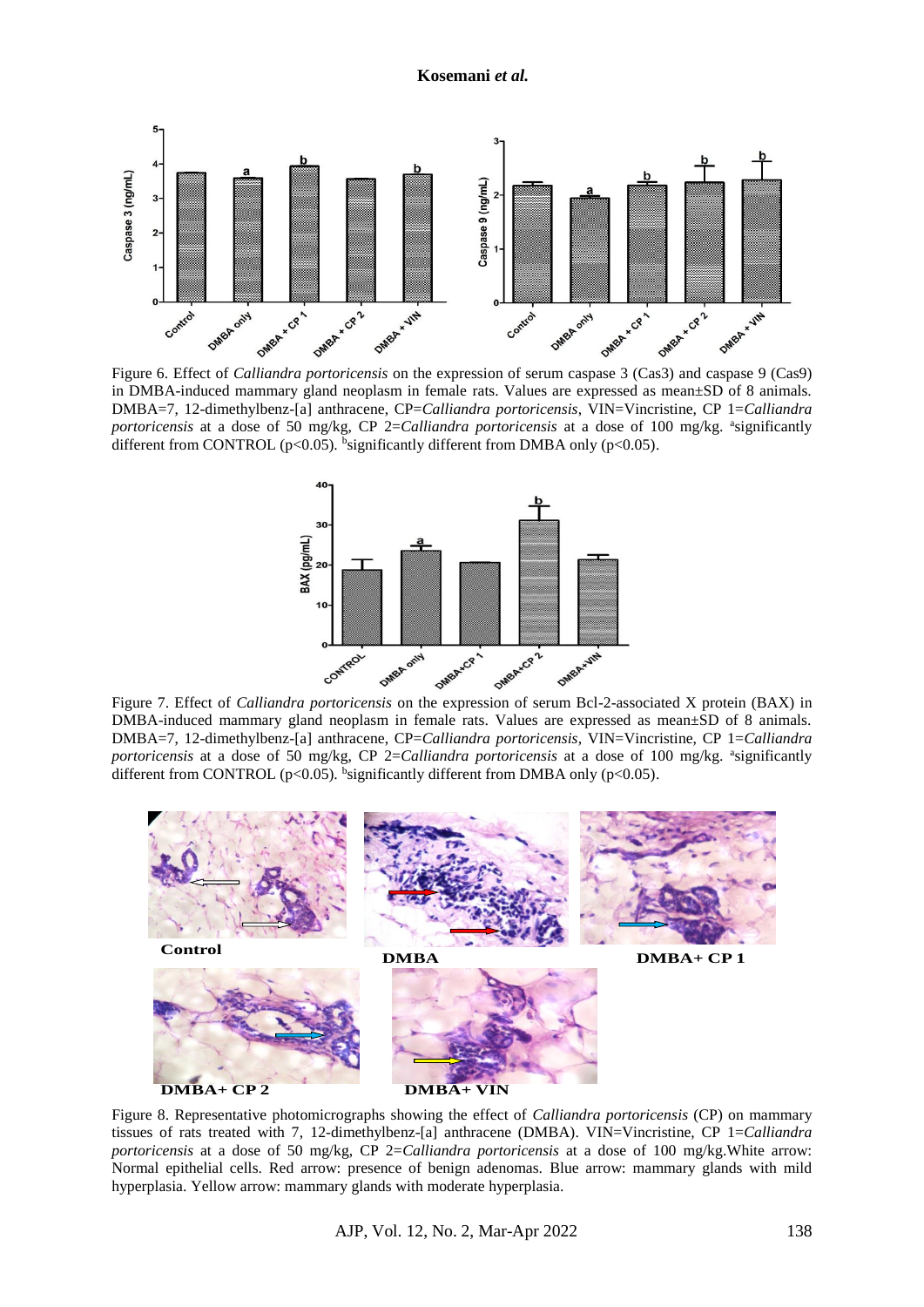# **Discussion**

Plant-based medicines have proven to be great relief in the management of diseases and infection in the healthcare system (Pop et al., 2018). This is due to the fact that they are almost readily accessible, easily processed, safer/ non-toxic, effective and economical (Sen and Samanta, 2014). *Calliandra portoricensis* (CP) is one medicinal plant used profoundly in the South-western part of Nigeria. Previous studies have shown CP to have antitumorigenic effects in cells of prostate cancer (Oyebode et al., 2018; Adefisan et al., 2019). In the present study, by means of histological and biochemical assessments, we evidently established that CP possesses effective anti-neoplastic effects to counter DMBA-induced mammary gland neoplasm in experimental animal model. Weight loss is one of the most common indicators of disease progression and it is most commonly seen in cancer and diabetes. The weight loss could be attributed to physiological anomalies at primary tumor sites and gastrointestinal syndromes (Sanchez-Lara et al., 2013). In the present study, DMBA administration produced weight loss in the animals. This observation has been reported in a study where DMBA was used as a carcinogen in rodents (Rajendran et al., 2019). However, co-administration with CP was able to restore the weight loss, an indication that CP enhances weight gain. The growth and survival of cancer cells have been linked to oxidative stress at all stages leading to the development of full-blown neoplasm (Podgorski et al., 2020).

The link between DMBA toxicity and oxidative has been established. However, proper functioning of cells including cancer cells requires a definite amount of reactive oxygen species (ROS) to perform normal physiological functions, whereas over-production of ROS can deplete endogenous antioxidant defense mechanism in normal cells which will alter cellular homeostasis (Almokhtar et al.,

2019). Therefore, moderate concentration of ROS is physiologically required in different cells of the body. On the contrary, oxidative stress caused by ROS induces a redox unevenness in many cancerous cells as and thus, leads to oncogenic stimulation. As a result, oxidative stress causes permanent damage to genetic materials which leads to cell arrest or induction of transcription, induction of signal transduction pathways, replication errors, and genomic instability, all of which are associated with carcinogenesis (Marnett, 2000; Valko et al., 2006). In this study, our results show that exposure of experimental rats to DMBA significantly induced oxidative stress as revealed by the elevation of malonaldehyde levels. This observation is in agreement with data published by Mani et al. (2018) who reported increased malondialdehyde generation and consequent oxidative stress on exposure of rats to DMBA. Antioxidants are predominantly the body's tools to detoxify ROS (Nugent, 2019). Antioxidant systems in the body operate in different levels according to the line of defense. Superoxide dismutase (SOD) and catalase (CAT) are members of the first line or primary defense system (Mao et al., 2019). They are so named because they rapidly detoxify primary ROS molecules that are capable of forming free radicals or they have the potential of mitigating the formation of other radicals (Ighodaro and Akinloye, 2018). In this study, the antioxidative role of CP led to a substantial reduction in LPO level, and an increase in SOD and CAT activities in the rats exposed to DMBA. These findings correlated with the findings of the work of Mani et al. (2018) who reported a significant decrease in the level of mammary LPO in DMBA-induced neoplasm in the mammary gland of the rats. The decrease in SOD and CAT activities in DMBA-administered rats could be attributed to high production of ROS which have been implicated in the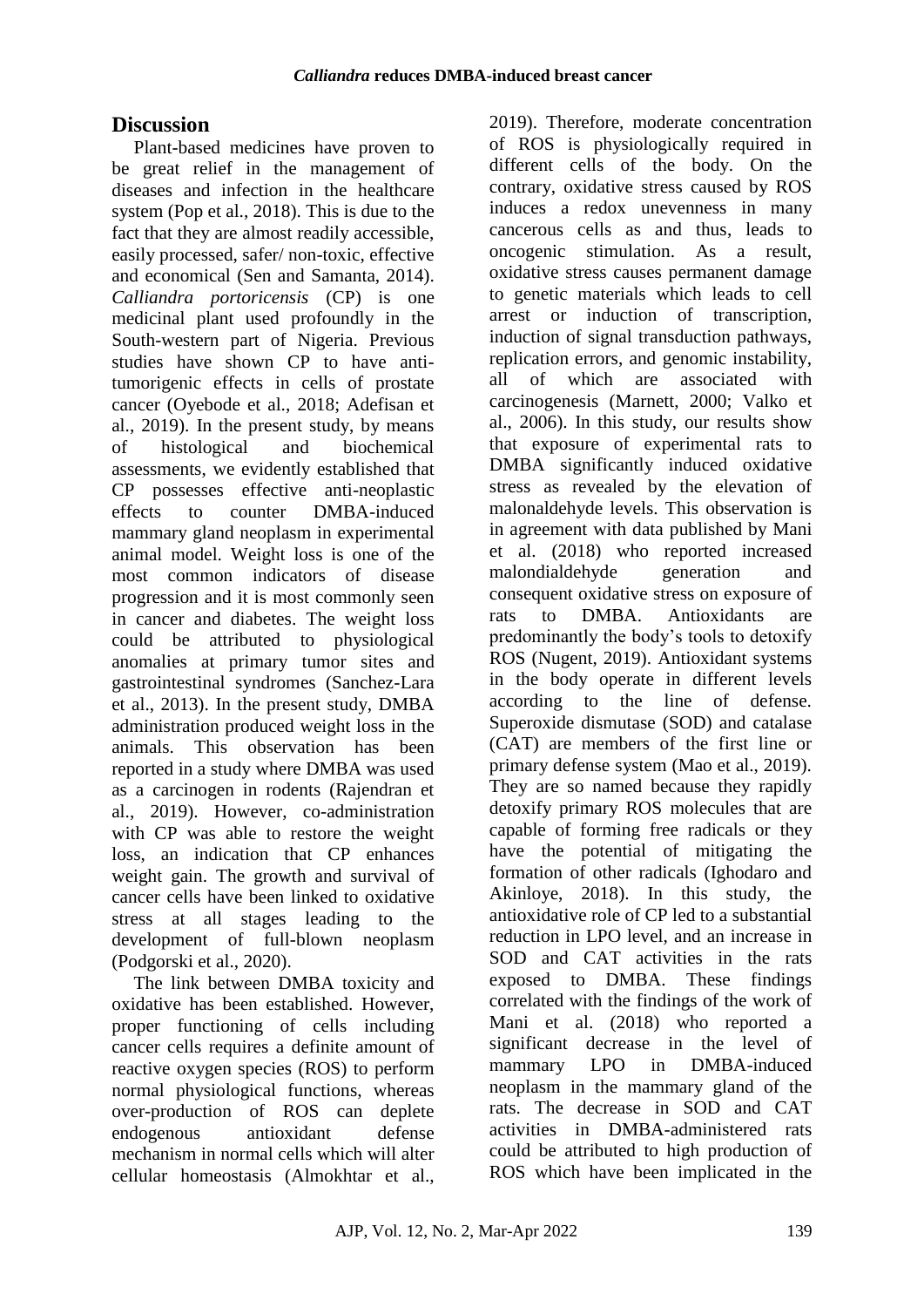initiation of carcinogenesis and the progression of mammary gland neoplasm caused by this chemical (Aggarwal et al., 2019). Glutathione peroxidase, GPx breaks down lipid peroxides to their respective alcohol and hydrogen peroxide to water principally in the mitochondria, and therefore protects cells from oxidative stress (Zhang et al., 2019). In our study, a decrease in the activity of GPx in DMBA group was observed. This is in agreement with the study of Faheem and Elnbtete, (2020) who remarked that DMBA could cause a decline in the mammary GPx activities in experimental animals during the development of mammary neoplasm. Interestingly, treatment with CP restored the activities of GPx which further confirms antioxidant activity of this medicinal plant.

Inflammation plays a key part in tumor advancement and consequently high level of nitric oxide and other inflammatory agents are found in mammary tissues undergoing inflammation (Munn, 2016). This in part may account for formation of NO by nitric oxide synthase (NOS) in immunological cells during the adenoma of pre-neoplastic transformation in some tissues (Ambs et al., 1998). Similarly, during the process of inflammation, vascular permeability is amplified by stimulation of inflammatory mediators (Phillipson and Kubes, 2011), and this may lead to invasion of polymorphonuclear neutrophils and immunoglobulins,consequently giving rise to the release of myeloperoxidase (MPO) enzyme (Selders et al., 2017). In the present study, DMBA administration led to an upsurge in MPO activities and NO levels in the mammary glands. The result is in consonance with the report of Gasparoto et al. (2012) who notably attributed the increase in MPO activity and NO levels to neutrophils infiltration at the site of mammary gland cancer. Conversely, the ability of CP to mitigate the inflammatory markers justifies its antiinflammatory properties in a biological

system. Interleukin 1β (IL-1β) which is a pro-inflammatory cytokine, is typically implicated in stimulation and development of inflammatory processes and it was assessed in this study. We observed that following exposure of experimental animals to DMBA, the functional level of IL-1β was increased in the rats. In contrast, administration of CP to DMBA rats significantly decreased the level of this protein. This further affirms the antiinflammatory properties of CP in reducing the incidence of inflammation during DMBA-induced tumors in the tissues.

Apoptosis as one of the mechanisms by which, natural products can attack and destroy cancer cells, is a physiological process in embryogenesis and tissue homeostasis and it is perfectly coordinated (Millimouno et al., 2014). In addition, programmed cell death occurs in two major ways: intrinsic (mitochondriamediated) and extrinsic pathways which could be initiated by many factors. Markers of apoptosis such as caspase 9 and caspase 3 were observed to be significantly reduced in serum of DMBAadministered rats. Importantly, administration of CP at 50 mg/kg increased the caspases level in the rats. This increase in caspases by CP may cause a substantial reduction in mitochondrial membrane potential of the cancer cells and consequently the release of pro-apoptotic protein like cytochrome C from the intermembrane space thus leading to cell death. The H&E staining of sections of the mammary tumor showed benign fibroadenoma in the rats given DMBA, in addition to the proliferating malignant ductal epithelial cells. These findings correlate with the study of Bishhayee et al. (2016) who reported that normal mammary gland differentiation process might be altered by DMBA administration. Administration of CP to DMBA-treated rats, significantly attenuated the benign fibro-adenoma in the mammary tissues.

In conclusion, fraction of CP reduced the organo-somatic weight of mammary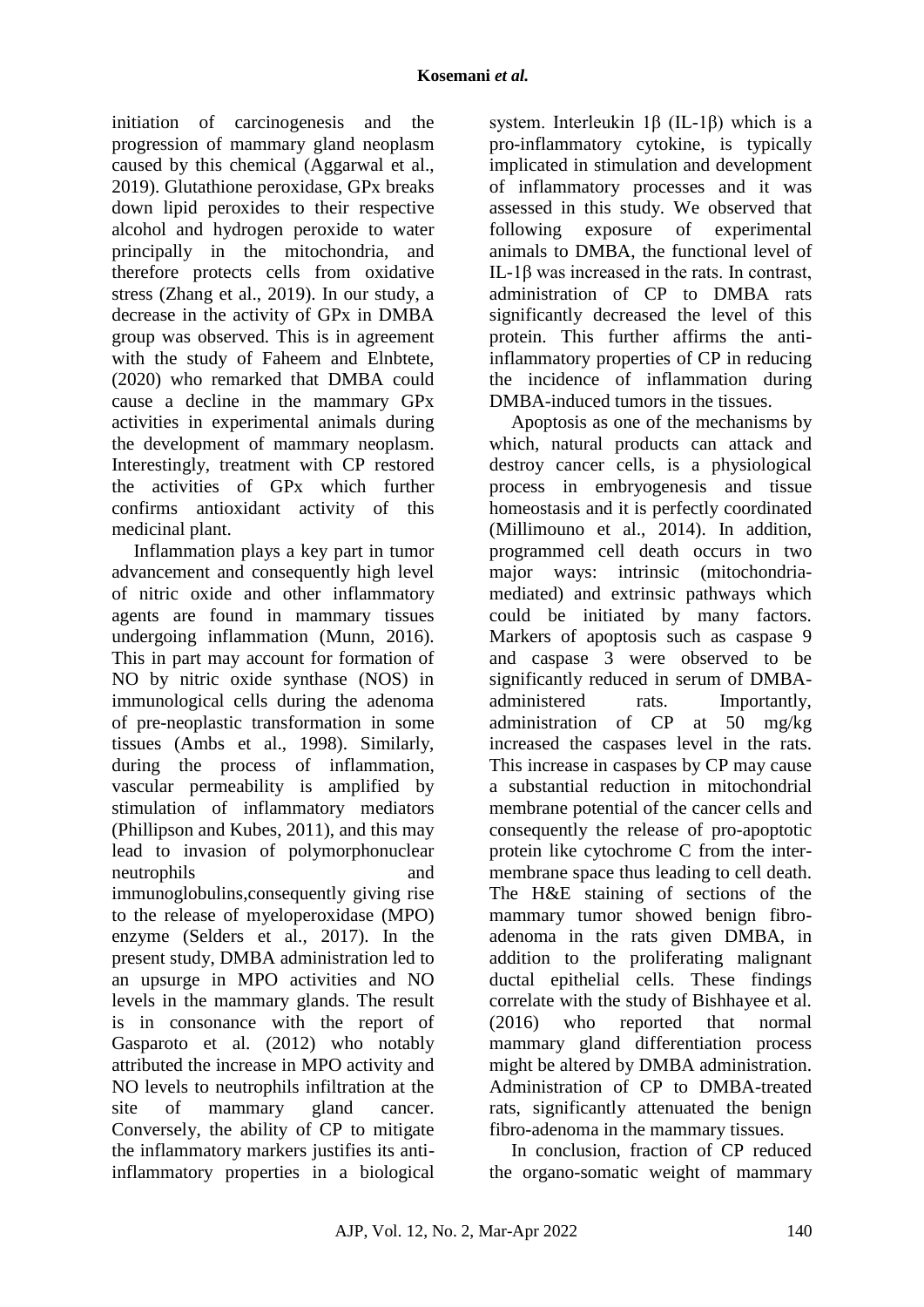gland, mitigated the oxidative and inflammatory responses and increased the antioxidant enzymes activities of DMBAadministered rats. Additionally, attenuated the proliferation of mammary ducts and benign fibro-adenoma as revealed by histology. It is recommended that in-depth study be carried out to unravel the underlying molecular and genetic mechanism of the anticancer effects of CP.

### **Acknowledgment**

The Authors acknowledge with thanks the Technical Staff from Department of Biochemistry, University of Ibadan, Nigeria.

### **Conflicts of interest**

The authors have declared that there is no conflict of interest.

# **References**

- Adaramoye O, Erguen B, Oyebode O, Nitzsche B, Höpfner M, Jung K. 2015. Antioxidant, antiangiogenic and antiproliferative activities of root methanol extract of Calliandra portoricensisin human prostate cancer cells. J Int Med, 13:185- 193.
- Adefisan A, Owumi S, Adaramoye O. 2019. Root bark extract of Calliandra portoricensis (Jacq.) Benth. chemopreventsNmethyl-N-nitrosoureainduced mammary gland toxicity in rats. J Ethnopharmacol, 233: 22–33.
- Adefisan A, Madu J, Owumi S, Adaramoye O. 2020. Calliandra portoricensis ameliorates ovarian and uterine oxido-inflammatory responses in N-methyl-N-nitrosourea and benzo[a]pyrene-treated rats. Exp Bio & Med, 245: 1490-1503.
- Aebi H. 1974. Catalase estimation: Methods of enzymatic analysis. In: Bergmeyer HV (ed), Verlag Chemic, 673-684.
- Aggarwal V, Tuli HS, Varol A, Thakral F, Yerer MB, Sak K, Varol M, Jain A, Khan MA, Sethi G. 2019. Role of reactive oxygen species in cancer progression: molecular mechanisms and recent advancements. Biomolecules, 9: 735-744.
- Agunu A, Abdurahman EM, Shok M, Yusuf S A. 2005. Analgesic activity of the roots and leaves extracts of Calliandra portoricensis. Fitoterapia, 76: 442-445.
- Akram M, Iqbal M, Daniyal M, Khan AU. 2017. Awareness and current knowledge of breast cancer. Biol Res, 50: 1-23
- Almokhtar AA, Elsayed ASI, Azab AE, Quwaydir FA. 2019. Oxidative stress and antioxidant mechanisms in human body. J Appl Biotechnol Bioeng, 6: 43-47.
- Ambs S, Merriam WG, Ogunfusika MO, BennettWP, IshibeN, HussainSP, TzengEE, GellerDA, Billiar TR, Harris CC. 1998. p53 and vascular endothelial growth factor regulate tumor growth of NOS2-expressing human carcinoma cells. Nat Med, 4: 1371- 1376.
- Amujoyegbe OO, Agbedahunsi JM, Akinpelu B., Oyedapo OO. 2012. In vitro evaluation of membrane stabilizing activities of leaf and root extracts of Calliandra portoricensis (JACQ) benth on sickle and normal human erythrocytes. Int Res J Pharm & Pharmacol, 2: 198-203.
- Azubike SO, Muirhead C, Hayes L, McNally R. 2018. Rising global burden of breast cancer: the case of sub-Saharan Africa (with emphasis on Nigeria) and implications for regional development: a review. World J Surg Oncol, 16: 1345- 1352.
- Barakat, HM, Shahin Y, Barnes R, Gohil R, Souroullas P, Khan J, McCollum PT, Chetter IC. 2014. Supervised exercise program improves aerobic fitness in patients awaiting abdominal aortic aneurysm repair. Ann Vasc Surg, 28: 74- 79.
- Bishayee A, Mandal A, Bhattacharyya P, Bhatia D. 2016. Pomegranate exerts chemoprevention of experimentally induced mammary tumorigenesis by suppression of cell proliferation and induction of apoptosis. Nutr Cancer, 68: 120-130.
- Browne AL, Charmsaz S, Varešlija D, Fagan A, Cosgrove N, Cocchiglia S, Purcell S, Ward E, Bane F, Hudson L, Hill A, Carroll J, Redmond A, Young L. 2018. Network analysis of SRC-1 reveals a novel transcription factor hub which regulates endocrine resistant breast cancer. Oncogene, 37: 2008–2021.

Buege JA, Aust SD. 1978. Microsomal lipid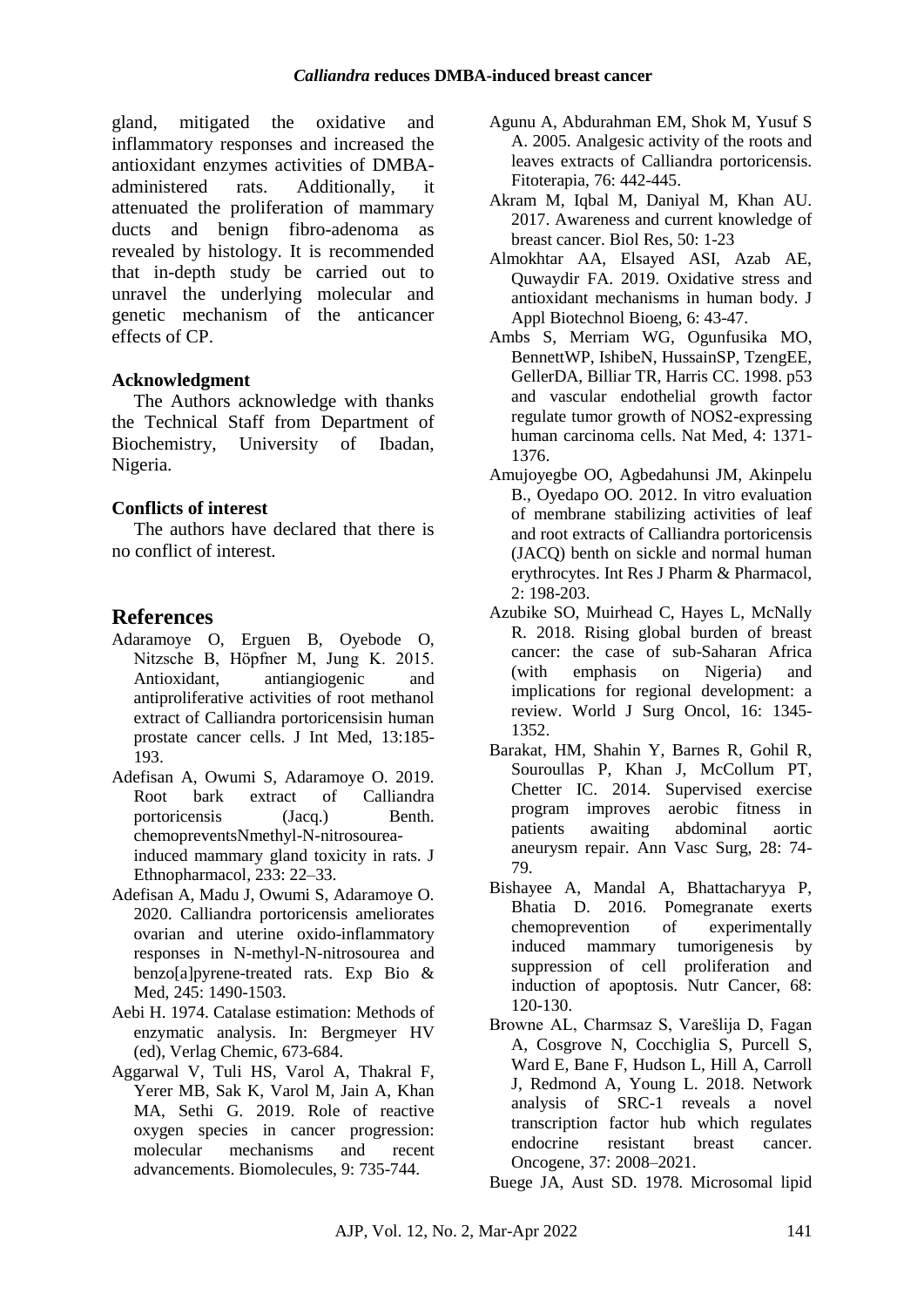peroxidation. Methods Enzymol, 52: 302- 310.

- El-Ghani M. 2016. Traditional medicinal plants of Nigeria: an overview. Agriculture and Biology. J North Am, 7: 220-247.
- Faheem HMM, Elnbtete SMM. 2020. Artemisia annua extract ameliorates DMBA-induced breast cancer in albino rats; antioxidant and genetic effects. Orient J Chem, 36: 451-457.
- Falode JA, Obafemi TO, Akinmoladun AC, Olaleye MT, Boligon AA, Athayde ML. 2018. High-performance liquid chromatography (HPLC) fingerprinting and comparative antioxidant properties of root bark and leaf extracts of Calliandra portoricensis. Pharmacol Online, 1: 24-44.
- Ferlay J, Soerjomataram I, Dikshit R, Eser S, Mathers C, Rebelo M, Parkin DM, Forman D, Bray F. 2015.Cancer incidence and mortality worldwide: sources, methods and major patterns in GLOBOCAN 2012. Int J Cancer, 136: E359–E386.
- Gasparoto TH, de Oliveira CE, de Freitas LT, PinheiroCR, RamosRN, da Silva AL, GarletGP, da Silva JS, Campanelli AP. 2012. Inflammatory events during murine squamous cell carcinoma development. J Inflamm, 9: 46.
- Hamuro J, Murata Y, Suzuki M, Takatsuki F, Suga T. 1999. The triggering and healing of tumor stromal inflammatory reactions regulated by oxidative and reductive macrophages. Gann Monograph Cancer Res, 48: 153-164.
- Ighodaro OM, Akinloye OA. 2018. First line defence antioxidants-superoxide dismutase (SOD), catalase (CAT) and glutathione peroxidase (GPX): Their fundamental role in the entire antioxidant defence grid. Alex J Med, 54: 282-293.
- Jones SA, O'donnell VB, Wood JD, Broughton JP, Hughes EJ, Jones OT. 1996. Expression of phagocyte NADPH oxidase components in human endothelial cells. Am J Physiol Heart Circ Physiol, 271: H1626- H1634.
- Jones PA, Issa JP, Baylin S. 2016. Targeting the cancer epigenome for therapy. Nat Rev Genet, 17: 630-641.
- Los M, Dröge W, Stricker K, Baeuerle PA, Schulze-Osthoff K. 1995. Hydrogen peroxide as a potent activator of T lymphocyte functions. Eur J Immunol, 25: 159-165.
- Lowry OH, Rosebrough NJ, Farr AL, Randall RJ. 1951. Protein measurement with the Folin phenol reagent. J Biol Chem, 193: 265-275.
- Mani G, Arumugam M, Maril A, Devaki T. 2018. Naringin attenuates DMBA-induced mammary carcinogenesis in rats via regulating the oxidative stress and antioxidants status. J Chem & Pharmaceu Res, 10: 0975-7384.
- Mao C, Yuan J, Lv Y. 2019. Associations between superoxide dismutase, malondialdehyde and all-cause mortality in older adults: community-based cohort study. BMC Geriatr, 19: 104-111.
- Marnett LJ. 2000. Oxyradicals and DNA damage. Carcinogenesis, 21: 361-370.
- McCord JM, Fridovich I. 1969. Superoxide dismutase, an enzymatic function for erythrocuperin. J Biol Chem, 244: 6049- 6055.
- Millimouno FM, Dong J, Yang L, Li J, Li X. 2014. Targeting apoptosis pathways in cancer and perspectives with natural compounds from mother nature. Cancer Prev Res, 7: 1081-1107.
- Moron MS, Depierre JW, Mannervick B. 1979. Levels of glutathione, glutathione reductase and glutathione-s-transferase activities in rat lung and liver. Biochim Biophy Acta, 582: 67–78.
- Munn LL. 2016. Cancer and inflammation. Wiley Interdiscip Rev Syst Biol Med, 9: 10.1002/wsbm.1370.
- Nugent K. 2019. Oxidative stress. The Southwest Respiratory & Critical Care Chronicles, 7: 1-3.
- Nvau JB, Alenezi S, Ungogo MA, Alfayez IAM, Natto MJ, Gray AI, Ferro VA, Watson DG, de Koning HP, Igoli JO. 2020. Antiparasitic and cytotoxic activity of Bokkosin, A novel diterpene-substituted chromanyl benzoquinone from Calliandra portoricensis. Front Chem, 8: 574103.
- O'Brien KL, Finlay DK. 2019. Immunometabolism and natural killer cell responses. Nat Rev Immunol, 19: 282-290.
- Ogugu S, Kehinde A, James B, Paul D. 2012. Assessment of cytotoxic effects of methanol extract of Calliandra portoricensis using brine shrimp. Glob J Bio-Sci Biotech, 1: 257-260.
- Onyeama HP, Ibekwe HA, Ofemile PY, Ahmed M, Nwagbo P. 2012. Screening and acute toxicity studies of Calliandra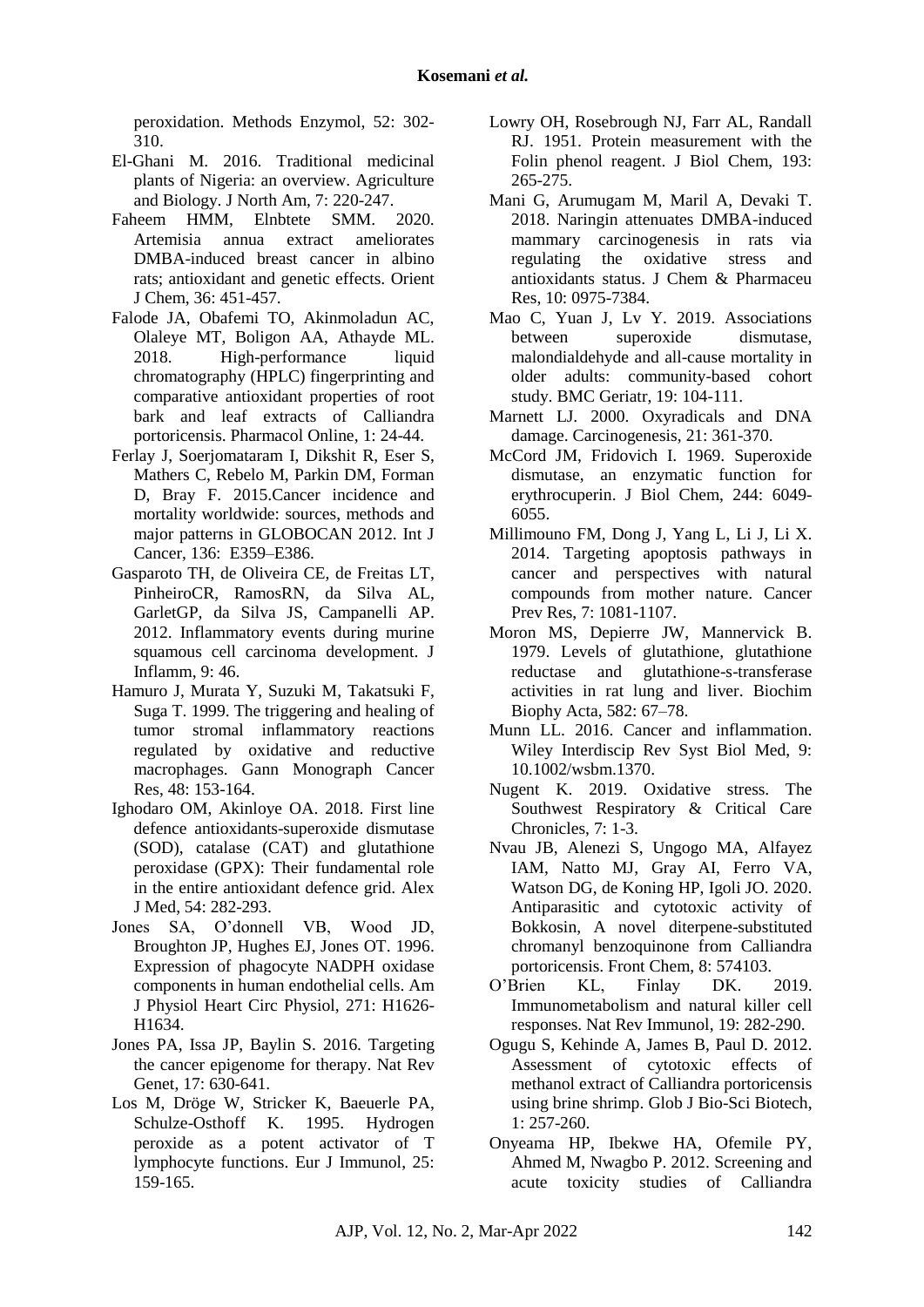portoricensis (Eriagbo in Igbo) used in the treatment of snake bite in south Eastern Nigeria. Vom J Vet Sci, 9: 17-24.

- Oyebode OT, Owumi SE, Oyelere AK, Olorunsogo OO. 2018. Calliandra portoricensis Benth exhibits anticancer effects via alteration of Bax/Bcl-2 ratio and growth arrest in prostate LNCaP cells. J Ethnopharmacol, 233: 64-72.
- Pace LE, Shulman LN. 2016. Breast cancer in Sub-Saharan Africa: Challenges and opportunities to reduce mortality. Oncologist, 21: 739-744.
- Palmer RM, Ferrige AG, Moncada S. 1987. Nitric oxide release accounts for the biological activity of endothelium-derived relaxing factor. Nature, 327: 524-526.
- Phillipson M, Kubes P. 2011. The neutrophil in vascular inflammation. Nat Med, 17: 1381-1390.
- Podgorski II, Pinterić M, Marčinko D, Hadžija MP, Filić V, Ciganek I, Pleše D, Balog T, Sobočanec S. 2020. Combination of sirtuin 3 and hyperoxia diminishes tumorigenic properties of MDA-MB-231 cells. Life Sci, 254: 117812.
- Pop RM, Popolo A, Trifa AP, Stanciu LA. 2018. Phytochemicals in cardiovascular and respiratory diseases: evidence in oxidative stress and inflammation. Oxid Med Cell Longev, 9: 1603872.
- Rajendran J, Pachaiappan P, Subramaniyan S. 2019. Dose-dependent chemopreventive effects of citronellol in DMBA-induced breast cancer among rats. Drug Dev Res, 80: 867-876.
- Rotruck JT, Pope AL, Ganther HE, Swanson AB, Hafeman DG, Hoekstra WG. 1973. Selenium: biochemical role as a component of glutathione peroxidase. Science, 179: 588-590.
- Sanchez-Lara K, Ugalde-Morales E, Motola-Kuba D, Green D. 2013. Gastrointestinal symptoms and weight loss in cancer patients receiving chemotherapy. British J Nutrition, 109: 894-897.
- Schaller MD, Borgman CA, Cobb BS, Vines RR, Reynolds AB, Parsons JT. 1992. pp125fak a structurally distinctive proteintyrosine kinase associated with focal adhesions. Proc Natl Acad Sci U.S.A, 89: 5192-5196.
- Selders GS, Fetz AE, Radic MZ, Bowlin GL. 2017. An overview of the role of neutrophils in innate immunity,

inflammation and host-biomaterial integration. Regen Biomater, 4: 55-68.

- Sen T, Samanta SK. 2014. Medicinal plants, human health and biodiversity: a broad review. Adv Biochem Eng Biotechnol, 147: 59-110.
- Senapati S, Mahanta AK, Kumar S, Maiti P. 2018. Controlled drug delivery vehicles for cancer treatment and their performance. Signal Transduct Target Ther, 3: 7.
- Thannickal VJ, Fanburg BL. 1995. Activation of an H2O2- generating NADH oxidase in human lung fibroblasts by transforming growth factor beta 1. J Biol Chem, 270: 30334-30338.
- Trush MA, Egner PA, Kensler TW. 1994. Myeloperoxidase as a biomarker of skin irritation and inflammation. Food Chem Toxicol, 32: 143-147.
- West MA, Loughney L, Lythgoe D, Barben CP, Sripadam R, Kemp GJ, Grocott MPW, Jack S. 2014. Effect of prehabilitation on objectively measured physical fitness after neoadjuvant treatment in preoperative rectal cancer patients: A blinded interventional pilot study. Br J Anaest, 114: 244-251.
- Valko M, Rhodes CJ, Moncol J, Izakovic M, Mazur M. 2006. Free radicals, metals and antioxidants in oxidative stress-induced cancer. Chem Biol Interact, 160: 1-40.
- Valko M, Leibfritz D, Moncol J, Cronin M, Mazur M, Telser J. 2007. Free radicals and antioxidants in normal physiological functions and human disease. The Int J of Biochem & Cell Bio, 39: 44-84.
- Varešlija D, Priedigkeit N, Fagan A, Purcell S, Cosgrove N, O'Halloran PJ, Ward E, Cocchiglia S, Hartmaier R, Castro CA, Zhu L, Tseng G, Lucas P, Puhalla S, Brufsky A, Hamilton R, Mathew A, Leone J, Basudan A, Hudson L, Dwyer R, Das S, O'Connor D, Buckley P, Farrell M, Hill A, Oesterreich S, Lee A, Young L. 2019. Transcriptome characterization of matched primary breast and brain metastatic tumors to detect novel actionable targets. J Natl Cancer Inst, 111: 388-398.
- Wang GL, Jiang BH, Rue EA, Semenza GL. 1995. Hypoxia-inducible factor 1 is a basic helix-loop-helix-PAS heterodimer regulated by cellular O2 tension. Proc. Natl Acad Sci U.S.A., 92: 5510-5514.
- Ward E, Varešlija D, Charmsaz S, Fagan A, Browne AL, Cosgrove N, Cocchiglia S,